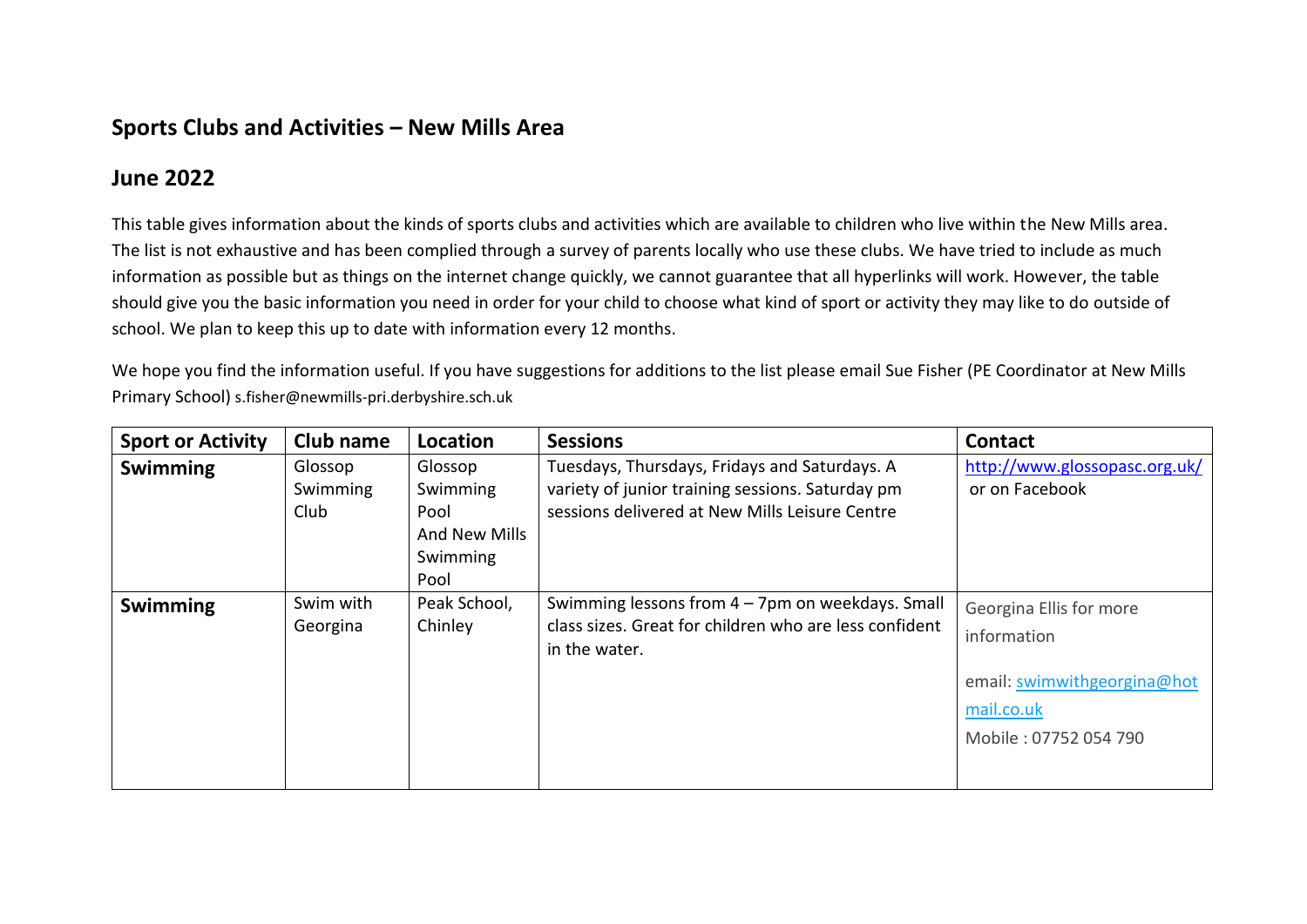| <b>Swimming</b>   | <b>New Mills</b><br>Leisure<br>Centre | <b>New Mills</b><br>Leisure Centre                          | Swimming lessons from 3.30pm 5 days a week and<br>also at weekends                                                                                                                                                                                                                         | https://www.leisurecentre.co<br>m/new-mills-leisure-centre                                                 |
|-------------------|---------------------------------------|-------------------------------------------------------------|--------------------------------------------------------------------------------------------------------------------------------------------------------------------------------------------------------------------------------------------------------------------------------------------|------------------------------------------------------------------------------------------------------------|
| <b>Swimming</b>   | Romiley<br>Marina<br>Swimming<br>Club | Romiley<br>Swimming<br>Pool                                 | A range of 30-minute lessons in the small and big<br>pool.                                                                                                                                                                                                                                 | https://www.romileymarinasw<br>immingclub.co.uk/page/learn-<br>2-swim/20214/                               |
| <b>Swimming</b>   | Stockport<br>Metro                    | Stockport<br>Metro Swim<br>Club                             | Competitive swimming club with over 500 members.                                                                                                                                                                                                                                           | https://stockportmetrosc.org.u<br>$\underline{k}/$                                                         |
| <b>Basketball</b> | <b>Buxton</b><br>Basketball<br>Club   | St Thomas<br>Moores School<br><b>Buxton</b>                 | Sessions on a Saturday morning at 10 am for under<br>12's and 11am for under 16's.<br>Great coaching and opportunity to play in league<br>matches.                                                                                                                                         | Contact Ben at:<br>http://www.buxton-basketball-<br>club.org.uk/<br>or on Facebook                         |
| <b>Football</b>   | <b>New Mills</b><br><b>Juniors</b>    | <b>New Mills</b><br><b>Football Club</b>                    | Various year group teams from Under 6's to under<br>17's, Training on weekdays and weekends at<br>Ollersett playing Fields, Newtown Rec and New Mills<br>Football Club Astro.<br>The club is also a Wildcats Centre which means they<br>have a range of girls teams and training sessions. | http://www.newmillsjuniors.co<br><u>.uk/</u><br>https://www.thefa.com/news/<br>2019/feb/21/wildcats-210219 |
| <b>Football</b>   | Glossop<br><b>Juniors</b>             | <b>Glossop North</b><br>End and<br>Glossopdale<br>Community | Training sessions and games on weekdays and<br>weekends. A big club with over 20 teams and 37<br>coaches.                                                                                                                                                                                  | http://www.glossopsport.co.uk<br>/glossop-north-end-fc                                                     |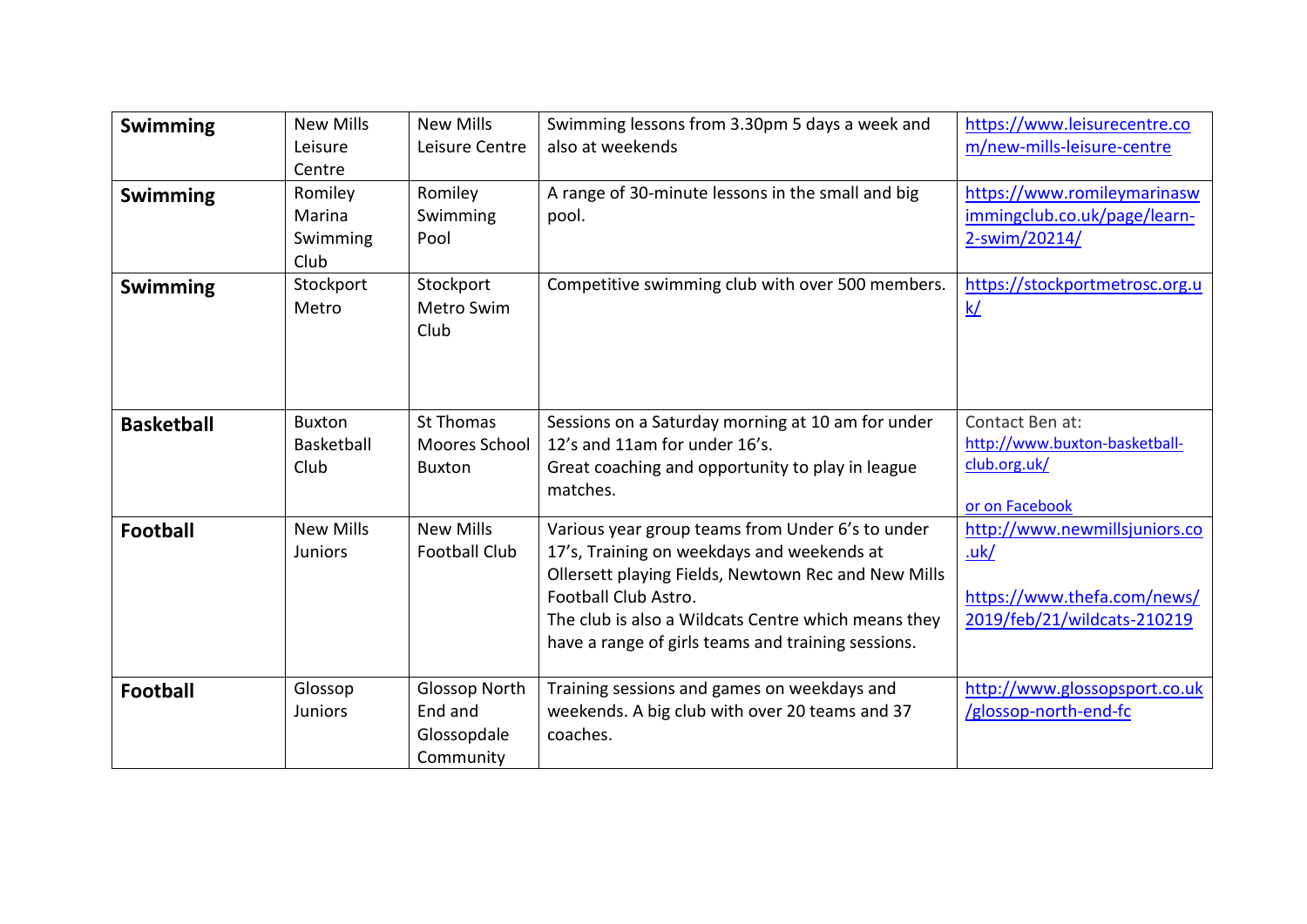|                 |                                               | College<br>Astroturf pitch                                                      |                                                                                                                                                       |                                                        |
|-----------------|-----------------------------------------------|---------------------------------------------------------------------------------|-------------------------------------------------------------------------------------------------------------------------------------------------------|--------------------------------------------------------|
| <b>Football</b> | Marple<br>Athletic<br>junior<br>football club | <b>Brabyns Park</b><br>and Burnage                                              | Training and games at weekends and on weekdays.<br>From Under 7's. Also girls only football teams                                                     | https://marpleathletic.co.uk/                          |
| <b>Football</b> | Hayfield<br><b>Football Club</b>              | Hayfield<br>Primary<br>School and<br><b>Bank Vale</b><br>Road pitch             | Training and matches at weekends and weekdays<br>from age 5                                                                                           | http://www.hayfieldjuniorfc.co<br>m/                   |
| <b>Rugby</b>    | Marple Rugby<br>club                          | <b>Ridge Sports</b><br>Pavilion,<br>Wood Ln,<br>Marple,<br>Stockport SK6<br>7RE | Marple Rugby Union Football Club currently run 3 men's<br>rugby teams and full age range mini and junior teams<br>from their own grounds at Wood Lane | Marple Rugby Club on Facebook                          |
| <b>Rugby</b>    | Glossop<br><b>Rugby Club</b>                  | Hargate Hill<br>Lane,<br>Charlesworth                                           | Coaching for all age groups on Sunday mornings                                                                                                        | Rob.jones@mmu.ac.uk<br>https://glossoprufc.com/        |
| <b>Tennis</b>   | <b>New Mills</b><br><b>Tennis Club</b>        | <b>New Mills</b><br><b>Tennis Club</b>                                          | Coaching sessions on weekdays and weekends<br>throughout the year. Also all day sessions during<br>school holidays                                    | https://clubspark.lta.org.uk/Ne<br>wMillsTennisClub    |
| <b>Tennis</b>   | <b>Brabyns</b><br><b>Tennis Club</b>          | <b>Brabyns</b><br>Marple Bridge                                                 | A range of coached sessions for all ages                                                                                                              | https://clubspark.lta.org.uk/Br<br>abynsLawnTennisClub |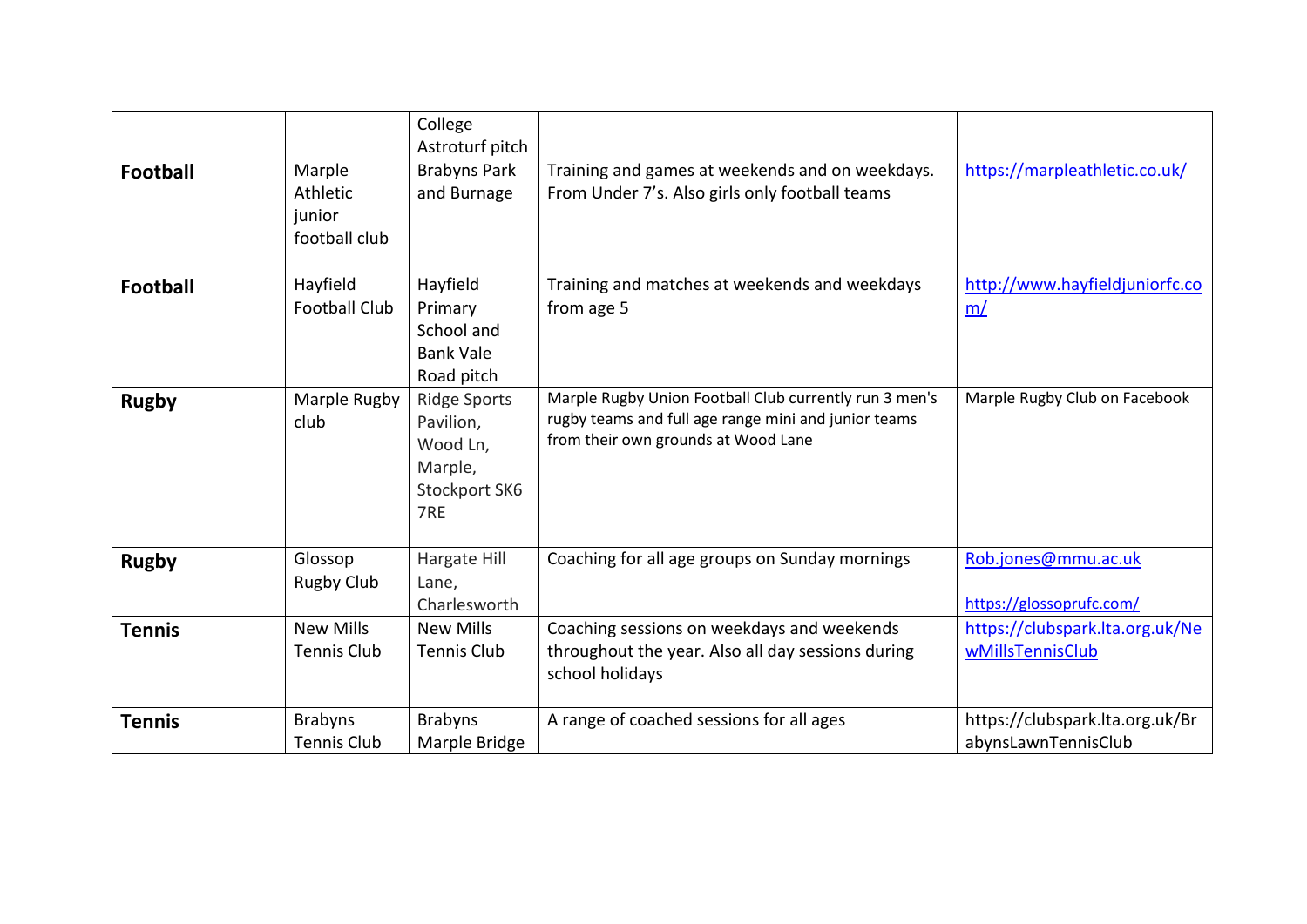| <b>Tennis</b>       | Pyegrove<br><b>Tennis Club</b> | Pyegrove<br><b>Tennis Club</b><br>Glossop                                                                                  | Coaching sessions on weekdays and weekends. Fully<br>trained LTA coaches                                                                    | https://clubspark.lta.org.uk/glo<br>ssoptennisclub     |
|---------------------|--------------------------------|----------------------------------------------------------------------------------------------------------------------------|---------------------------------------------------------------------------------------------------------------------------------------------|--------------------------------------------------------|
| Lacrosse            | Mellor<br>Lacrosse Club        | <b>Mellor Sports</b><br>Club<br>215, Longhurst<br>Lane<br>Mellor                                                           | Coaching and matches on weekdays and weekends -<br>10 - 11am Sunday mornings                                                                | https://www.pitchero.com/en<br>GB/clubs/mellorlacrosse |
| <b>Martial Arts</b> | <b>New Mills</b><br><b>MMA</b> | <b>New Mills</b><br>Martial Arts,<br>Unit 10,<br>Bingswood<br>Industrial<br>estate,<br>Whaley<br>Bridge,<br><b>SK237LY</b> | Martial Arts coaching and progression for kids.                                                                                             | http://newmillsmma.co.uk/                              |
| <b>Martial Arts</b> | <b>High Peak</b><br><b>MMA</b> | Training at<br>Newtown and<br>Chapel                                                                                       | A range of MMA training sessions for all ages of<br>children. Contact Paul Roberts                                                          | https://highpeakmartialarts.com/                       |
| <b>Boxing</b>       | <b>SF Boxing</b><br>Club       | <b>New Mills</b>                                                                                                           | A range of Boxing skills and fitness sessions for all<br>ages                                                                               | SF Boxing Club on Facebook                             |
| <b>Gymnastics</b>   | High Peak<br>Gymnastics        | Bingswood<br>Avenue,<br>Bingswood<br><b>Trading</b><br>Estate,<br>Whaley                                                   | Gymnastics training coaching and competitions from<br>Age 4. Also free running for over 8's. Fully equipped<br>gym with large waiting area. | http://www.highpeakgymnasti<br>cs.co.uk/               |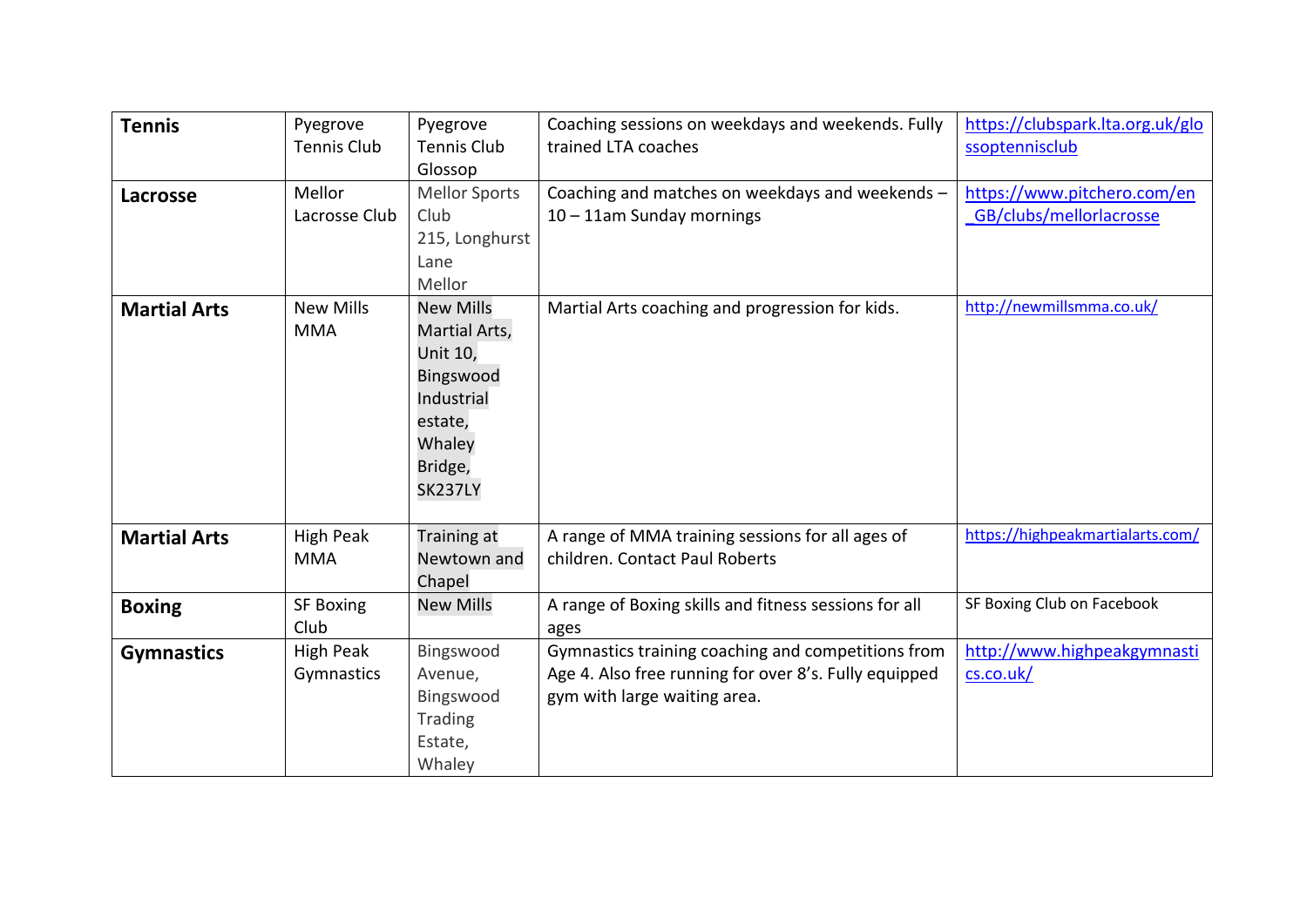|                     |                                                    | Bridge, High<br>Peak SK23 7LY                                               |                                                                                                                                                                   |                                                           |
|---------------------|----------------------------------------------------|-----------------------------------------------------------------------------|-------------------------------------------------------------------------------------------------------------------------------------------------------------------|-----------------------------------------------------------|
| <b>Gymnastics</b>   | Stockport<br>Gymnastics                            | Newby Road<br>Industrial<br>Estate, Hazel<br>Grove,<br>Stockport SK7<br>5DA | Coaching, training and competition gym from pre<br>school through to adults. Fully equipped gym with<br>qualified coaches                                         | http://www.stockportgymnasti<br>cs.com/wp/                |
| <b>Gymnastics</b>   | Glossop                                            | Glossop<br>Gymnastics                                                       | Training, coaching and competitions for children<br>through to teens. They have recently moved to a<br>fully equipped gymnastics centre                           | http://www.glossopsport.co.uk<br>/glossop-gymnastics-club |
| <b>Gymnastics</b>   | <b>Vernon Park</b>                                 | Pear Tree<br>Mills,<br>Stockport                                            | Large Competitive gymnastics club based in a fully<br>equipped gymnastics centre                                                                                  | http://www.vernonparkgym.com/                             |
| <b>Junior Gym</b>   | <b>New Mills</b><br>Leisure<br>Centre              | <b>New Mills</b><br>Leisure Centre                                          | Junior Gym from age 11. Specific sessions for young<br>people after school. Monthly membership                                                                    | <b>Contact Lex Leisure</b>                                |
| <b>Badminton</b>    | <b>Disley Sports</b><br>Club                       | <b>Disley Sports</b><br>Club                                                | Under 14's badminton coaching. Saturday<br>afternoons                                                                                                             | http://www.disleysport.org/sp<br>ort/badminton/           |
| <b>Orienteering</b> | Manchester<br>and District<br>Orienteering<br>Club | Greater<br>Manchester                                                       | Manchester and District Orienteering Club (MDOC) is a<br>friendly and inclusive club which organises events,<br>training and socials for people of all abilities. | See facebook page for details                             |
| <b>Climbing</b>     | Rope Race                                          | Marple                                                                      | Kids climbing sessions from age 5 upwards.<br>Afterschool sessions and weekends                                                                                   | http://www.roperace.co.uk                                 |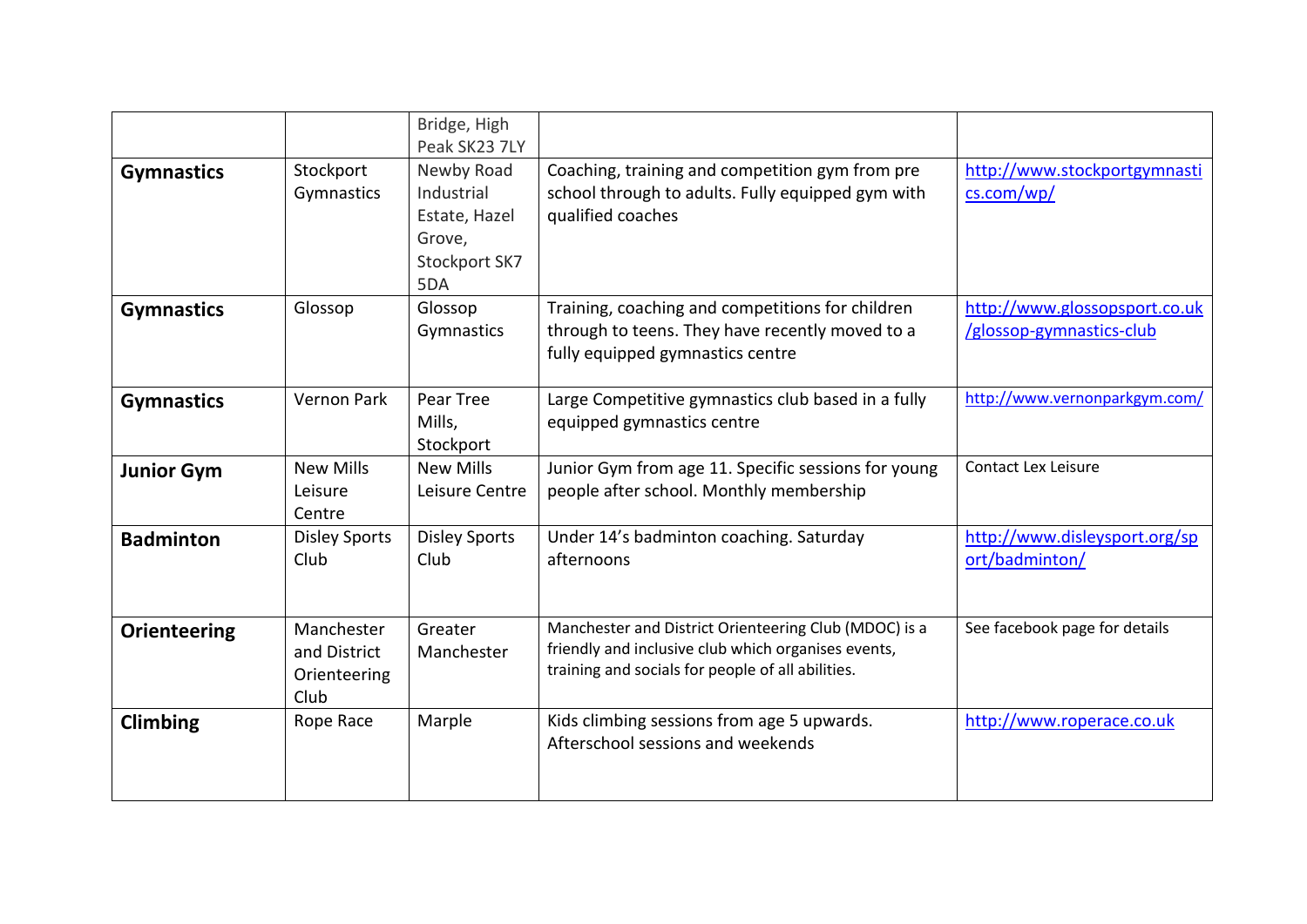| <b>Climbing</b>                             | Awesome<br>Walls                                                     | Pear Mill,<br>Stockport                                                                | Climbing sessions for children after school and also<br>weekends. They also do kids birthday parties.                                                                                                                                                                                                                        | http://www.awesomewalls.co.<br>uk/climbing-<br>centres/stockport/stockport-<br>overview-page |
|---------------------------------------------|----------------------------------------------------------------------|----------------------------------------------------------------------------------------|------------------------------------------------------------------------------------------------------------------------------------------------------------------------------------------------------------------------------------------------------------------------------------------------------------------------------|----------------------------------------------------------------------------------------------|
| <b>Forest Schools</b>                       | <b>Being</b><br>Outdoors                                             | <b>Shield Tree</b><br>$Wood -$<br><b>Thornsett</b><br>Fields Farm,<br><b>New Mills</b> | Rachel and her team offer a range of Forest School<br>sessions for all ages. They offer birthday parties and<br>holiday clubs,                                                                                                                                                                                               | https://bookwhen.com/beingout<br>doorscic#focus=ev-s7wt-<br>20220616100000<br>or on Facebook |
| Outdoor<br><b>Education</b>                 | Whitehall<br>Centre                                                  | Whitehall<br>Centre Buxton                                                             | The centre offers a range of holiday clubs and<br>courses including residentials. Activities include,<br>water sports, climbing, orienteering, abseiling etc.<br>The centre also have a team of Outdoor instructors<br>who can be hired out for the day to introduce you<br>and your family to a range of outdoor activities | https://whitehall.derbyshire-<br>outdoors.org/                                               |
| <b>Cycling</b>                              | Glossop<br>Kinder Velo<br><b>Cycling Club</b>                        | Glossopdale<br>School, Talbot<br>Road site                                             | Glossop Kinder Velo have Go Ride Club status and<br>run coaching sessions for children on weekdays and<br>weekends.                                                                                                                                                                                                          | http://www.glossopkindervelo.<br>co.uk/index.php/go-ride/                                    |
| <b>BMX, Track and</b><br><b>MTB Cycling</b> | <b>The National</b><br>Cycling<br>Centre $-$<br><b>Track Cycling</b> | The National<br><b>Cycling Centre</b><br><b>Stuart Street</b><br>Manchester<br>M114DQ  | Family Taster sessions and coached club sessions<br>from Age 9. Velodrome track sessions and Mountain<br>Bike sessions.                                                                                                                                                                                                      | http://www.nationalcyclingcen<br>tre.com/                                                    |
| Dance/Theatre                               | Bowden<br>Theatre<br>Works                                           | <b>New Mills Art</b><br>Theatre                                                        | Acting and musical theatre classes and 1-1 for a wide<br>range of ages.                                                                                                                                                                                                                                                      | https://www.bowdentheatrew<br>orks.co.uk/                                                    |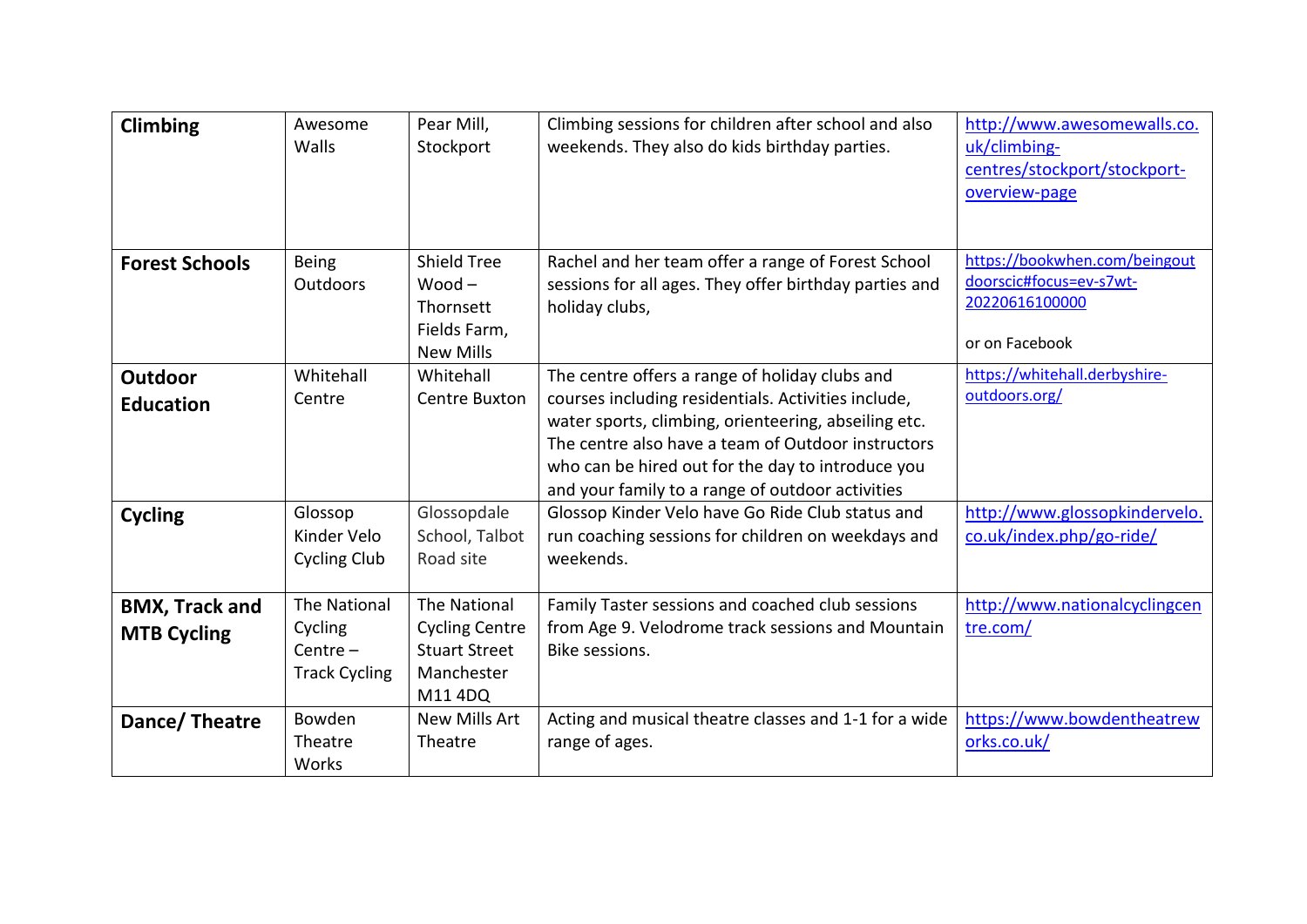| Dance/Theatre       | <b>Take Part</b>                                   | <b>New Mills</b><br>School                             | Huge range of theatrical. dance and music sessions<br>on weekdays and at weekends. Drama Workshops<br>from Reception to High School.                                          | www.takepartintheart.co.uk<br><b>Contact Louise Coker</b><br>07847704746              |
|---------------------|----------------------------------------------------|--------------------------------------------------------|-------------------------------------------------------------------------------------------------------------------------------------------------------------------------------|---------------------------------------------------------------------------------------|
| Golf                | <b>New Mills</b><br>Golf Club                      | New Mills Golf<br>Club                                 | Junior coaching and lessons. After school sessions.<br>Free Junior membership                                                                                                 | Contact Sam at New Mills Golf<br>Club                                                 |
| <b>Dance</b>        | <b>New Mills</b><br>Dance and<br>Theatre<br>Centre | Hibbert St, New<br>Mills, High Peak<br><b>SK22 3JJ</b> | After school and weekend classes. Ballet, Tap and<br>modern dance                                                                                                             | New Mills Dance and Theatre<br>Centre on Facebook                                     |
| <b>Cheerleading</b> | Loud and<br>Proud<br>Cheerleading                  | Glossop                                                | Cheerleading group based in a custom build studio<br>with fully sprung floor (behind Tesco in Glossop).<br>Training for a wide range of ages and abilities                    | http://www.glossopsport.co.uk/lo<br>ud-and-proud-cheerleading                         |
| <b>Cheerleading</b> | Apex Cheer                                         | <b>New Mills</b><br>Leisure Centre                     | Training sessions at New Mills Leisure Centre for all<br>ages groups.                                                                                                         | Apex Cheer on Facebook                                                                |
| <b>Cricket</b>      | Hayfield<br><b>Cricket Club</b>                    | Hayfield<br>Cricket Club                               | Kids coaching sessions and matches, Friday evenings<br>and Saturday mornings in summer season                                                                                 | http://www.hayfieldcricketclub<br>.co.uk/juniors.htm                                  |
| <b>Cricket</b>      | <b>New Mills</b><br>Cricket Club                   | <b>New Mills</b><br>Cricket Club                       | Under 11's team coaching sessions during the<br>summer season. Girls and ladies teams and training<br>sessions.                                                               | https://newmills.play-<br>cricket.com/<br>Contact Sam Monteath through<br>the website |
| <b>Running</b>      | Park Run<br>Whaley<br><b>Bridge</b>                | <b>Memorial Park</b><br>- Whaley<br><b>Bridge</b>      | A free 2k run for $4 - 14$ years held every week at<br>9.30am. No need to sign up or attend every week<br>just turn up and run - a great way to get your kids<br>into running | http://www.parkrun.org.uk/w<br>haleybridge-juniors/                                   |